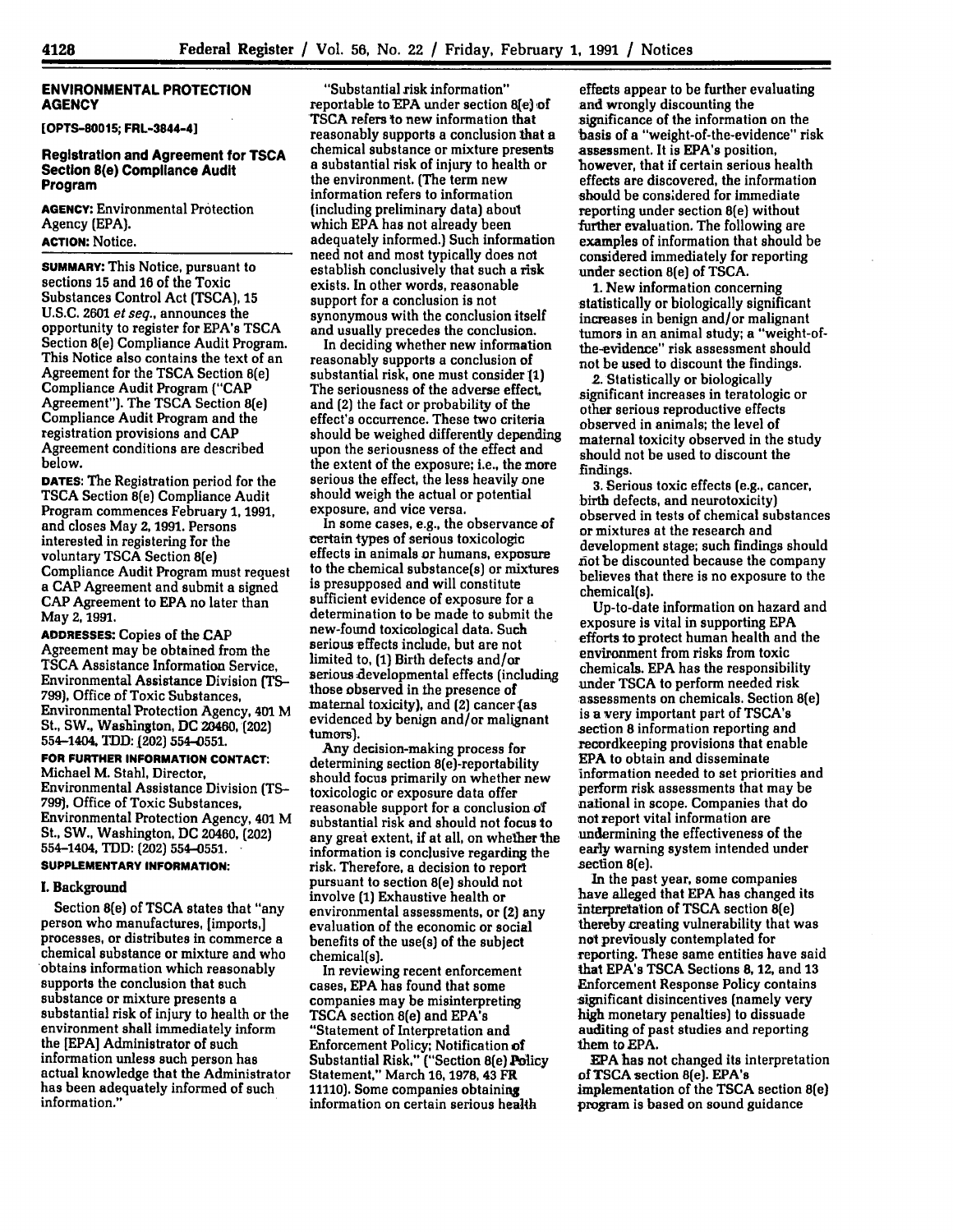that is and has been consistent with the statutory language and intent of section<br>8(e), as well as EPA's Section 8(e) Policy Statement. Nevertheless, to achieve the Agency's goal of obtaining any outstanding section 8(e) data, **EPA** has developed this one-time voluntary compliance program designed to strongly encourage companies to voluntarily audit their files for studies reportable under section 8(e). This program is known as the **TSCA** Section

8(e) Compliance Audit Program. The **TSCA** Section 8[e) Compliance Audit Program has been developed to encourage industry reporting **by** setting forth guidelines that identify in advance EPA's enforcement response and allow companies to assess liability prior to electing to participate. Companies that do not participate in the **TSCA** Section 8(e) Compliance Audit Program should be aware that **EPA** intends to actively pursue violations of the TSCA section 8(e) reporting requirement.

# *II.* Text of the Registration/CAP Agreement

The text of the Registration and **CAP** Agreement for the **TSCA** Section 8(e) Compliance Audit Program:

## UNITED **STATES** ENVIRONMENTAL PROTECTION **AGENCY**

# Office **of** Pesticides and Toxic Substances

*Registration and Agreement for TSCA Section 8(e) Compliance Audit Program*

The United States Environmental Protection Agency **("EPA")** and the Regulatee, the Parties herein, wishing to register for and enter into this Agreement for a Toxic Substances Control Act **("TSCA")** Section 8(e) Compliance Audit Program **("CAP** Agreement") and having consented to the terms of this **CAP** Agreement do therefore agree to fully comply with the terms of this **CAP** Agreement.

### **I.** Registration Requirements

**A.** The Regulatee agrees to conduct a **TSCA** Section 8(e) Compliance Audit Program to determine its compliance status with TSCA section 8(e).

B. To register for the **TSCA** Section 8(e) Compliance Audit Program, the Regulatee must, no later than May 2, 1991, sign and return this CAP Agreement **by** certified mail-return receipt requested to: Michael F. Wood, Director, Compliance Division **(EN-342),** Office of Compliance Monitoring, Environmental Protection Agency, 401 M St., SW., Washington. **DC** 20460.

C. After **EPA** receives this signed **CAP** Agreement from the Regulatee, **EPA** will sign this **CAP** Agreement and enter the following identification number **)** to the copy of

this **CAP** Agreement which will be returned to the Regulatee. The Final Report and all other documents submitted pursuant to Unit **II.C** of this **CAP** Agreement must display the identification number established **by** this paragraph.

**D.** The **TSCA** Section 8(e) Compliance Audit Program shall commence no later than May 2, **1991.**

**E.** The **TSCA** Section 8(e) Compliance Audit Program shall terminate within **180** days of May **2,1991.** Thus, all submissions under this **TSCA** Section 8(e) Compliance Audit Program must be delivered to **EPA** no later than October **29, 1991.**

## **II.** Terms of Agreement

**EPA** and the Regulatee mutually initiated this **TSCA** Section 8(e) Compliance Audit Program in response to a February **1, 1991,** Federal Register notice announcing the opportunity to participate in the **TSCA** Section 8(e) Compliance Audit Program. **As** part of this **CAP** Agreement, **EPA** and the Regulatee agree to the following:

#### *A. General Provisions*

**1.** This **CAP** Agreement and the Consent Agreement and Consent Order in this matter shall be a complete settlement of all civil and administrative claims and causes of action which arose or could have arisen under **TSCA** section 8(e) in connection with any study or report submitted pursuant to the terms of this CAP Agreement. Pursuant to **TSCA, EPA** will consider ability to pay/effect on ability to continue to do business claims during the course of development of the Consent Agreement and Consent Order in this matter. The Regulatee will be responsible for submitting adequate documentation of such claims to **EPA** at the time of submission of the Final Report required **by** this **CAP** Agreement.

2. For purposes of this **CAP** Agreement and any subsequent proceeding, without trial or any adjudication of the facts, the Regulatee the subject matter of the terms of this CAP Agreement and any study or report submitted pursuant to this **CAP** Agreement.

**3.** The Regulatee waives its right to request a judicial or administrative hearing on any issue of law or fact that has arisen or may arise during the conduct of the **TSCA** Section 8(e) Compliance Audit Program conducted pursuant to the terms of this **CAP** Agreement, or that may arise in any subsequent proceeding involving the Consent Agreement and Consent Order resulting from and entered into pursuant to the terms of this **CAP** Agreement, including but not limited to the Regulatee's right under **TSCA** section 16(a)(2)(A) to request a hearing.

4. The Parties agree that any study or report submitted **by** the Regulatee under this **TSCA** Section 8(e) Compliance Audit Program and pursuant to the terms of this **CAP** Agreement constitute a violation of **TSCA** sections 8(e) and **15(3)(B),** for which a civil penalty will be assessed against the Regulatee. Any study or report submitted under **TSCA** section 8(e) prior to the date of commencement of the **TSCA** Section 8(e) Compliance Audit Program is not subject to the terms of this **CAP** Agreement or the **TSCA** Section 8(e) Compliance Audit Program.

**5. EPA** reserves its rights under **TSCA** section **16** to take appropriate enforcement action if **EPA** determines later that the Regulatee was required to submit under **TSCA** section 8(e) a study or report determined **by** the Regulatee to be not reportable and therefore not submitted under the **TSCA** Section 8(e) Compliance Audit Program. In such event, the terms of the **EPA TSCA** Sections **8,** 12, and **13** Enforcement Response Policy will apply to such proceeding.

6. **EPA** reserves its rights to challenge the categorization of studies or reports submitted under this **TSCA** Section **8(e)** Compliance Audit Program pursuant to the requirements of Unit Il.B.2.a and b **of** this **CAP** Agreement.

**7. EPA** agrees that any submissions made pursuant to the terms of this CAP Agreement and the **TSCA** Section 8(e) Compliance Audit Program will be viewed **by EPA** as "prior such violations" under **TSCA** section 16(a)(2)(B) for future violations of **TSCA** section 8(e) only.

**8.** The Final Report submitted pursuant to Unit H.C,4 of this **CAP** Agreement shall be the controlling document for purposes of determining what was submitted under the **TSCA** Section 8(e) Compliance Audit Program and this **CAP** Agreement.

**9.** Any submission made **by** the Regulatee to **EPA** that does not meet all of the requirements of the **TSCA** Section 8(e) Compliance Audit Program and this **CAP** Agreement is subject to the **EPA TSCA** Sections **8,** 12, and **13** Enforcement Response Policy.

# *B. TSCA Section 8(e) Compliance Audit Program and Civil Penalties*

**1.** In conducting the **TSCA** Section 8(e) Compliance Audit Program, the Regulatee shall use EPA's March **16, 1978,** "Statement of Interpretation and Enforcement Policy; Notification of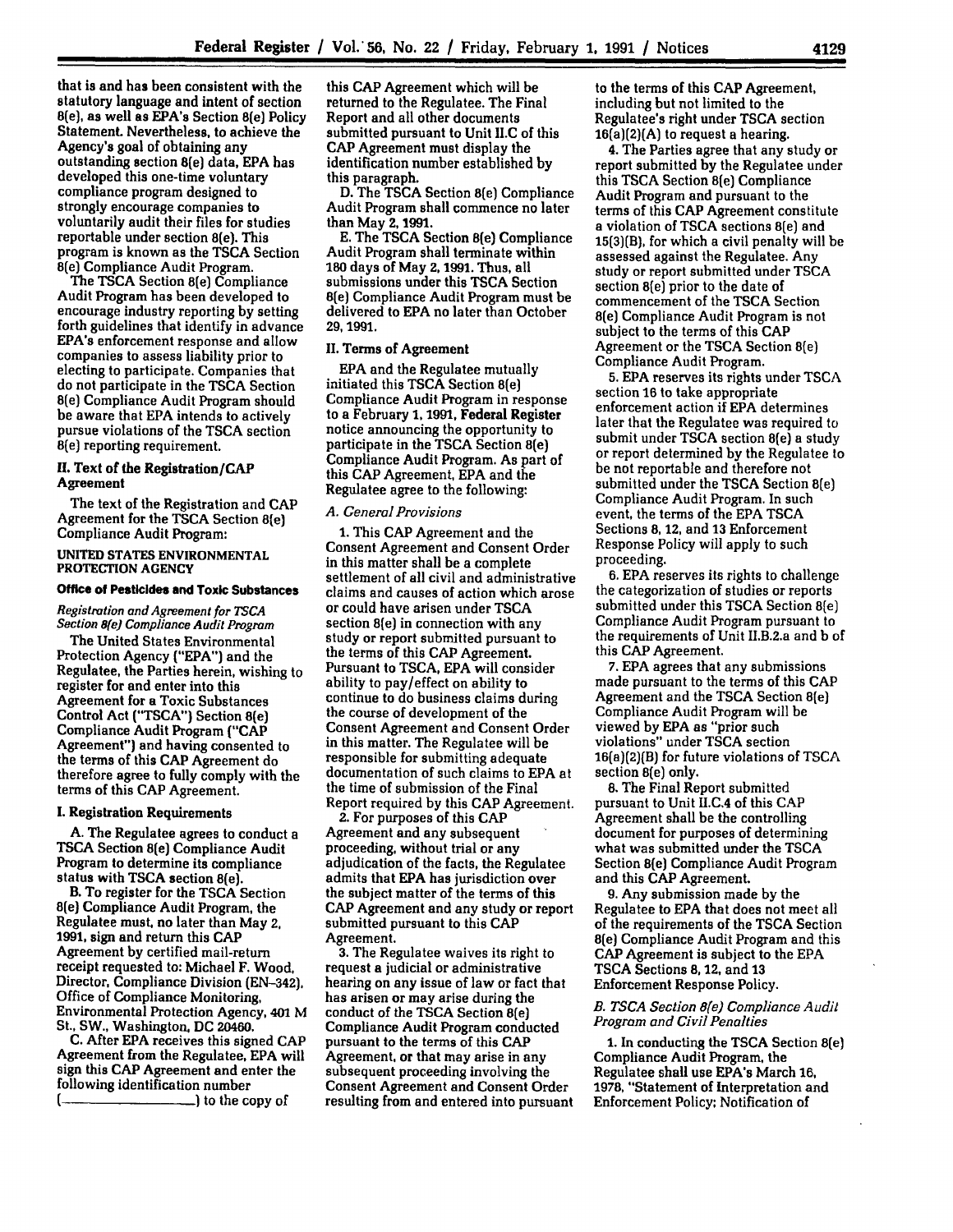Substantial Risk" **(43** FR **11110) ("TSCA** Section 8(e) Policy Statement") to determine whether the reviewed study<br>or report is:

or report is: *a. Not reportable under TSCA Section 8(e):* The Regulatee will not submit the study or report.

*b. Reportable under TSCA Section 8(e):* **The** Regulatee will submit the study or report.

Upon Registration for the **TSCA** Section 8(e) Compliance Audit Program, the Regulatee will receive a copy of the **TSCA** Section 8(e) Policy Statement, the publication numbers of publicly available and previously published volumes of Section 8(e) "Status Reports" available through the National Technical Information Service, copies of Question and Answer documents developed in response to specific questions involving section 8(e), and a document entitled "Substantiating Claims of Confidentiality."

2. The Regulatee agrees to pay the following stipulated civil penalties for all studies or reports submitted under this **TSCA** Section 8(e) Compliance Audit Program as **TSCA** section 8(e) data:

**a. \$15,000** per study for any submitted study or report involving effects in humans.

**b. \$6,000** per study for any other submitted study or report submitted as **TSCA** section 8(e) data.

As a matter of policy under this **TSCA** Section 8(e) Compliance Audit Program, **EPA** agrees to a **\$1,000,000** cap on the total civil penalty for **the** Regulatee.

**3.** The Regulatee shall be exempt from any additional late and/or nonreporting **TSCA** section 8(e) civil liability which arose or could have arisen for any study or report submitted under this **TSCA** Section 8(e) Compliance Audit Program.

**4.** Upon termination of the **TSCA** Section 8(e) Compliance Audit Program, the Regulatee shall provide **EPA** with a Final Report certifying that the **TSCA** Section 8(e) Compliance Audit Program has been completed. Such Final Report shall be signed and certified **by** the appropriate corporate official with authority to settle claims on behalf of the Regulatee. Such Final Report shall also comply with the requirements of Unit II.C.4 of this **CAP** Agreement.

**5.** Following termination of the audit, **EPA** will present the Regulatee with a Consent Agreement and Consent Order summarizing the results of the **TSCA** Section 8(e) Compliance Audit Program and specifying **the** terms of payment of stipulated civil penalties. The Regulatee will have **30** calendar days from its receipt of an executed copy of the Consent Order to pay any stipulated civil penalties.

# *C. Information Submission and Final Report*

**1.** All studies or reports submitted to **EPA by** the Regulatee under the terms of this **CAP** Agreement shall be identified pursuant to the categories established in Unit II.B.2.a and **b** of this **CAP** Agreement. and shall be sent to the following address: Document Processing Center **(TS-790),** Office of Toxic Substances, Environmental Protection Agency. 401 M St., SW., Washington, **DC** 20460, Attn: Section 8(e) Coordinator **(CAP** Agreement).

2. The Regulatee shall submit one original and two full copies of **all** cover letters, studies, reports, substantiations of confidentiality claims, and, as appropriate, sanitized copies of cover letters, studies, reports, or

substantiations of confidentiality claims. **3.** In accordance with Part IX of the

**TSCA** Section 8(e) Policy Statement, each study or report submitted to **EPA by** the Regulatee under the terms of this **CAP** Agreement shall be accompanied **by** a separate cover letter containing the following information:

a. Company name, address and telephone number.

**b.** The signature and printed name, title and telephone number of the person submitting the study or report.

c. **A** clear statement that the document, identified on the cover letter **by** the identification number established **by** Unit **I.C** of this **CAP** Agreement, is being submitted pursuant to the **TSCA** Section 8(e) Compliance Audit Program and this **CAP** Agreement.

**d.** The exact identity of each tested chemical or mixture or component of a tested mixture including the **CAS** Registry Number, if known.

e. The title of the accompanying study or report.

**f.** A full summary of the reportable adverse effect(s) or exposure(s) observed in the accompanying study or report. In addition, the cover letter should identify **by EPA** Document Control Number any previous **TSCA** section 8(e) submission(s) or premanufacture notification(s) (PMN(s)) submitted **by** the Regulatee on the subject chemical substance(s) or mixture or component(s) of such mixture.

**4.** Each study or report submitted to **EPA by** the Regulatee under the terms of this **CAP** Agreement shall be listed in a Final Report. Such Final Report shall list each submitted study or report **by** title pursuant to the categories established in Unit II.B.2.a and **b** of this **CAP** Agreement, and shall display the identification number established **by** Unit **I.C** of this **CAP** Agreement. Such

Final Report shall certify that the **TSCA** Section 8(e) Compliance Audit has been completed and include the following statement: "I certify that the information contained in or accompanying this Final Report is true, accurate, and complete. As to any identified portion(s) of this Final Report for which **I** cannot personally verify its truth and accuracy, **I** certify as the company official having supervisory responsibility for the person(s) who, acting under my direct instructions, made the verification, that this information is true, accurate, and complete." The Final Report will be the controlling document as to what was or was not submitted under the terms of this **CAP** Agreement and shall be sent to the address specified in Unit **I.B** of this **CAP Agreement.**

#### *D. Other Matters*

**1.** Nothing 'in this **CAP** Agreement shall relieve the Regulatee from complying with all applicable **TSCA** regulations or other applicable environmental statutes.

**2. This CAP** Agreement shall be binding upon the Parties and in full effect pursuant to the requirements specified in Unit **I.** of this **CAP** Agreement.

**3.** The Regulatee's obligations under this CAP Agreement shall end when the Final Report required **by** Unit II.C.4 of this **CAP** Agreement has been submitted to **EPA** and stipulated civil penalties paid.

**4.** Failure to comply with the terms of this **CAP** Agreement permits **EPA** to proceed under **TSCA** section **16** to impose the civil penalties allowable **under the existing EPA TSCA Sections 8, 12,** and 13 Enforcement Response Policy for any study or report submitted pursuant to Unit **II.C** of this **CAP** Agreement.

**5. All** of the terms and conditions of this **CAP** Agreement together comprise one agreement, and each of the terms and conditions is in consideration for all of the other terms and conditions. In the event that this **CAP** Agreement (or one or more of its terms and conditions) is held invalid, or is not executed **by** all of the signatory parties in identical form, then the entire **CAP** Agreement shall be null and void.

**6.** The Regulatee may assert claims of confidentiality under **TSCA** section 14 for submissions under this **CAP** Agreement. The Regulatee must, at the time of submission, provide substantiation for all information claimed as confidential. The Regulatee agrees that the failure to assert a claim of confidentiality for studies, reports, or information submitted under the terms